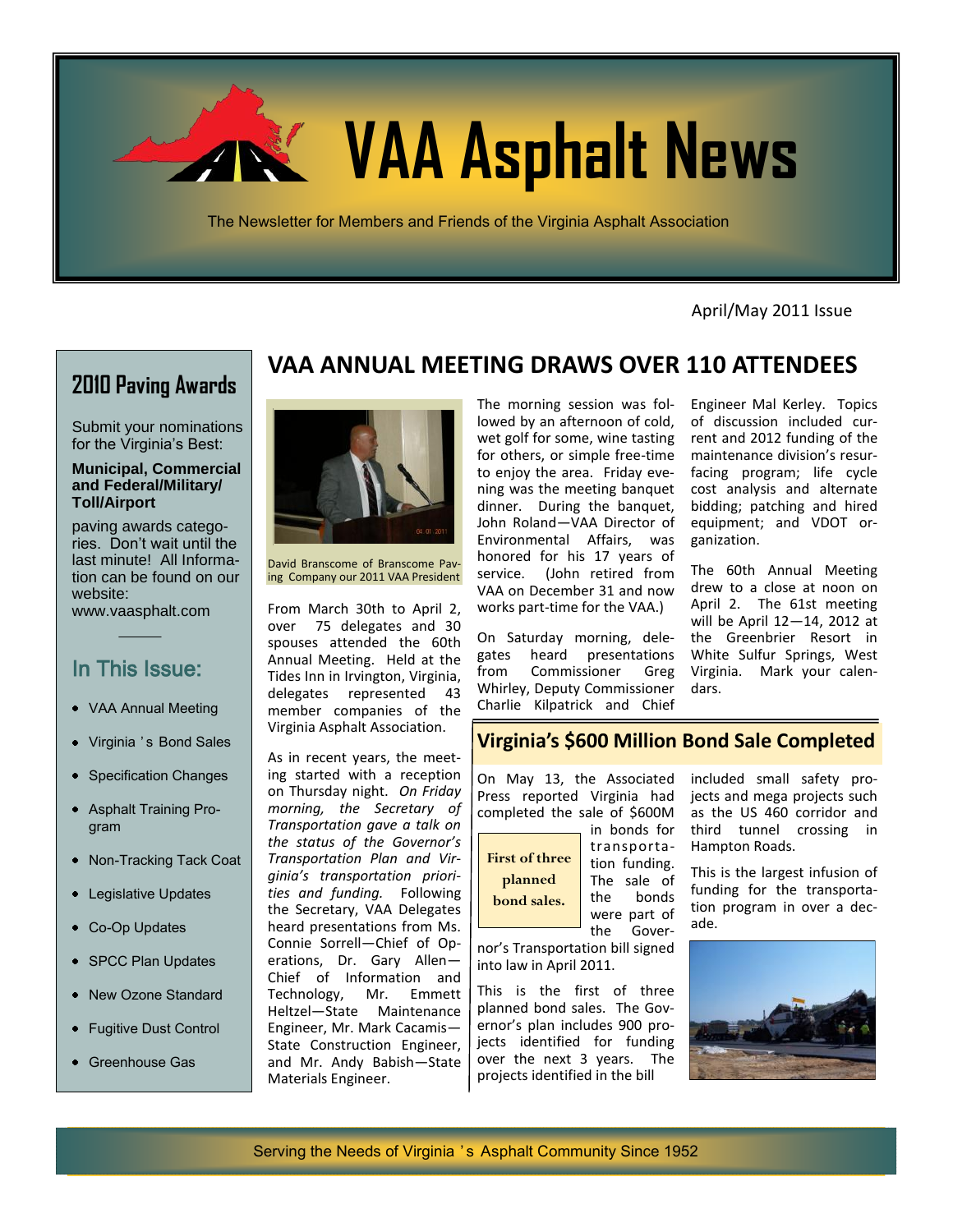#### *SPECIAL THANKS TO OUR 2011 SPONSORS...*

### **Platinum**

American Paving Fabrics

Branscome, Inc.

Chemung Contracting

Independence Construction **Materials** 

James River Equipment

Lee Hy Paving Corporation

Slurry Pavers

Superior Paving Corporation

S.L. Williamson Co., Inc.

W-L Construction and Paving

## **Gold**

Thomas Rutherford, Inc.

Virginia Paving Company

*If you would like to become a VAA sponsor, contact Caroline Fahed at: cfahed@vaasphalt.com*

#### *NEED TO CONTACT US?*

Richard J. Schreck Executive Vice President rschreck@vaasphalt.com

Trenton Clark, P.E. Director of Engineering tclark@vaasphalt.com

Caroline Fahed Office Manager cfahed@vaasphalt.com

John Roland Director Environmental Affairs jroland@vaasphalt.com

Charlotte Burden Executive Secretary cburden@vaasphalt.com

# **Potential Spec Changes for 2012**

Paving has barely started and specification improvements are being considered for 2012. These changes range from asphalt materials to traffic engineering items.

In terms of asphalt materials, a special provision is planned to formalize the use of recycled shingles with and without RAP in mixes to achieve a binder grade bump.

For asphalt placement, the timeframe of May 1 to October 1 associated with nontracking tack coat use will be applied in 2012.

The specification and use guidelines for SMA are being reviewed and updated. The mix gradations are being evaluated against mix performance to ensure a stone skeleton is achieved. Also, a finer SMA mix (SMA-4.75) is being developed.

for SM-4.75 has been completed and final com-

ments are due in early June.

Finally, application of B-VI tape, through either embedment or adhesive, is being proposed.

# Asphalt Training Program Status

As reported on in previous editions of *Asphalt News* and presented at the Annual Fall Asphalt Conference, VDOT and VAA are working together to improve the asphalt training program.

The asphalt training program has been divided into three areas—Asphalt Field, Asphalt Plant and Asphalt Mix Design. For each area, Level 1 and 2

**Green Asphalt—What We Are Doing Now**

2013.

The big buzz word for the last few years has been—"Green." It has been applied to cars, houses, buildings and construction.

For the asphalt industry, being "Green" is just as important. As a neighbor in many communities, asphalt plants must co-exist with families and businesses. Many plants have embraced the warm mix asphalt technology. By being able to reduce plant production temperatures, the fumes emitted from a plant are reduced or eliminated. This technology has allowed fuel usage to decrease, which benefits the company and the environment. This one technology has spread rapidly since the initial special provisions were adopted in 2009.

Currently, half of the asphalt plants supplying material to VDOT are warm mix equipped and almost 70% of asphalt supplied in 2010 to VDOT were produced using a WMA technology.

criteria are being formalized. Level 1 will be an introduction to the subject and Level 2 will be more in-depth info. Currently, the team is focusing on Asphalt Field and Asphalt Plant schools. These schools are planned to be ready for the 2012 training season. Asphalt Mix Design is scheduled for completion by

In addition to using WMA technology, most plants incorporate recycled materials in their mixes. This has reduced and in many cases stopped the disposing of RAP and old shingles in landfills. Additionally, these recycled materials have lessened the demand for virgin aggregates and binder.

Clearly asphalt is "Green." These efforts at the plant are not only good for the environment and local community, but the contractor as well.

# **Nontracking Tack Coat Required Starting May 1**

May 1st brought something new to the asphalt paving contractors—the requirement to use nontracking or trackless tack coat materials in lieu of conventional tacking materials. Initially planned to be a requirement starting January 1, 2011 for all new contracts, the enforcement date was delayed due to concerns with handling and application in colder weather.

Introduced to Virginia in 2005, these materials have been evaluated for applicability and per-

formance. Since 2006, VDOT had required trackless tack on certain contracts and they were a separate pay item. Additionally, depending on the type and location of work, contractors chose to use nontracking tack to minimize or eliminate clean-up of tack on bridge decks, cross-walks and other pavement markings.

In October 2009, VDOT announced that these materials would be mandatory starting in 2011. Since then, VDOT has approved four materials for use by contractors.



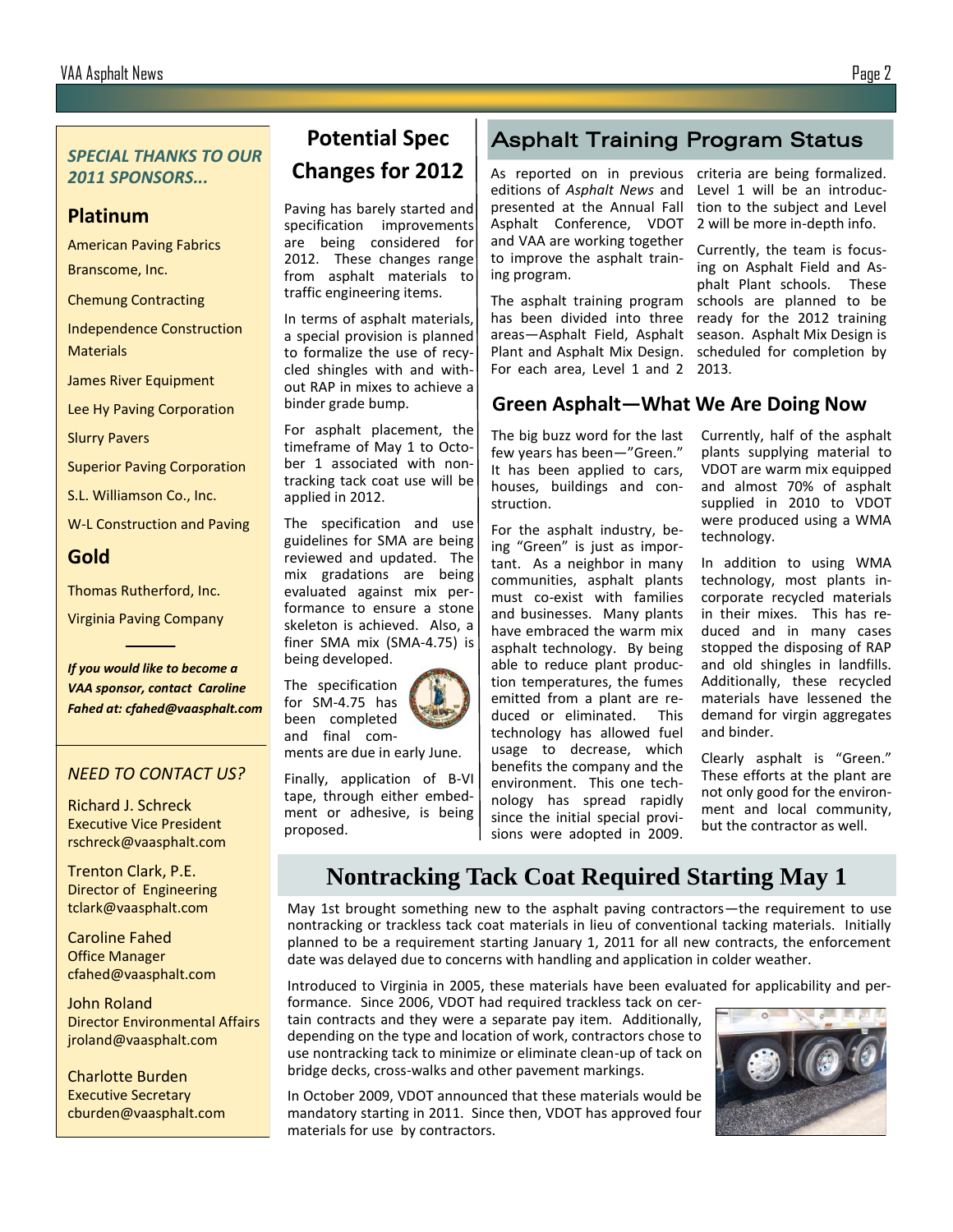# **Virginia Legislative Updates**

The 2011 Virginia Legislative Session was very busy. Several transportation related bills were introduced and signed into law.

The bill that garnered much attention was the Governor's Transportation Plan. But in addition to this bill, the Quiet

named as the new director for the Virginia Center for Transportation Innovation and Research (VCTIR—formerly known as the Virginia Transportation Research Council).

Other News and Notes

Pavement Bill was passed—HB way and other transportation 2001. Both bills have been improvements. covered in this and previous editions of *Asphalt News*.

HB 1965 requires local planning commissions to prepare and submit CIPs that include life-cycle cost analysis. This requirement extends to road-

announced his retirement during the Garver Leadership Institute. Gary has had nearly a 38 year career with VDOT in the research arena. Good luck in your new ventures!

*Allowable DBE Credits*— VDOT CD-2011-01 was effec-

HB 2022 pertains to establishing a uniform permitting process and tiered fees for overweight and oversized vehicles. Make yourself familiar with each law.

## **Co-Op Updates**

**Asphalt Liquids**—On April 26th, VAA and VDOT held a joint meeting to discuss asphalt liquid issues.

**Joint Asphalt**—On May 3, VAA and VDOT met to discuss current asphalt issues such as specifications, quiet pavements initiative, and SM-4.75.

**Pavement Marking**—On May 24th, VAA and VDOT held its first co-op meeting. The primary focus of this meeting was the VDOT pavement marking policy.

*W-L Construction and Paving*  was hit by a Tornado during the severe storms that passed thru Virginia in late April. The



O f f i c e **located** in Chilh o w i e and the

shop were destroyed, fortunately there were no injuries.

This years *VAA Annual Meeting Golf Tournament* was held on a cold and blustery day. Of those members brave enough to play, the winning foursome consisted of: Mal Kerley, David Branscome, Burton Short III and Richard Schreck.

*Welcome to Bunn Enterprises* 

our first Specialty Contractor. Bunn installs underdrains in eight states. Contact: Kevin Bunn at bunnenterprises@roadrunner.com.

*Lee-Hy Paving and Branscome, Inc.* are the newest members of the VAA Platinum Sponsorship Club. Their support and the support of the other companies is used to help defray costs at association sponsored meetings and functions.

*Congratulations to Superior Paving Corp, Branscome— Richmond and Branscome, Inc.* for being the low-bids on the three VDOT quiet asphalt pavement sections. An open house may be held later this summer to showcase the technologies being used. Stay tuned.

*New Membership Plaques.*  Virginia Asphalt Association is distributing new membership plaques to each member. Look for yours soon.

#### **IN MEMORIAM**

**Gordon F. Penick Jr. dies at 88. Mr. Penick died at his home on Tuesday April 17, 2011. He was chairman of Lee Hy Paving and a World War II fighter pilot.**

#### **Mark Your Calendar**

- NAPA Mid Year Meeting Lake Tahoe, NV July 18-19
- VAA Fall Asphalt **Conference**  Richmond, VA. October 3 - 5
- VAA Invitational Golf Tournament Mattaponi Springs Golf Club October 5
- SEAUPG Annual Meeting Savannah, GA November 14-17

# VDOT Recognized by DEQ

DEQ, in its December 2010 newsletter, credited VDOT for their voluntary efforts to reduce air pollution from the use of consumer products including paints, coatings and **asphalt.** VDOT specifications limit by contract the chemical make-up of some of these products to reduce ozone producing emissions during hot summer months. Use of cutback asphalts are restricted in Virginia's non-attainment areas during the ozone season (May—September) and VDOT approved asphalt emulsions must meet proscribed volatile organic chemical (VOC) limitations. As an example, these voluntary actions by VDOT on all of the regulated consumer products are expected to reduce VOC emissions by 6 tons per summer day in the Richmond Petersburg area alone.



his tive March 8, 2011, regarding search er. Until

Dr. Jose Gomez, P.E. was Innovation and Technology,

the calculation of DBE credits. See the memorandum for specifics at the vdot website: www.virginiadot.org/ business/resources/const/ promotion, he served as Associate Director for Structures, Pavements and Geotechnical Engineering.

Dr. Gary Allen-VDOT Chief of cdmemo-1101.pdf

**MEMBER NEWS**